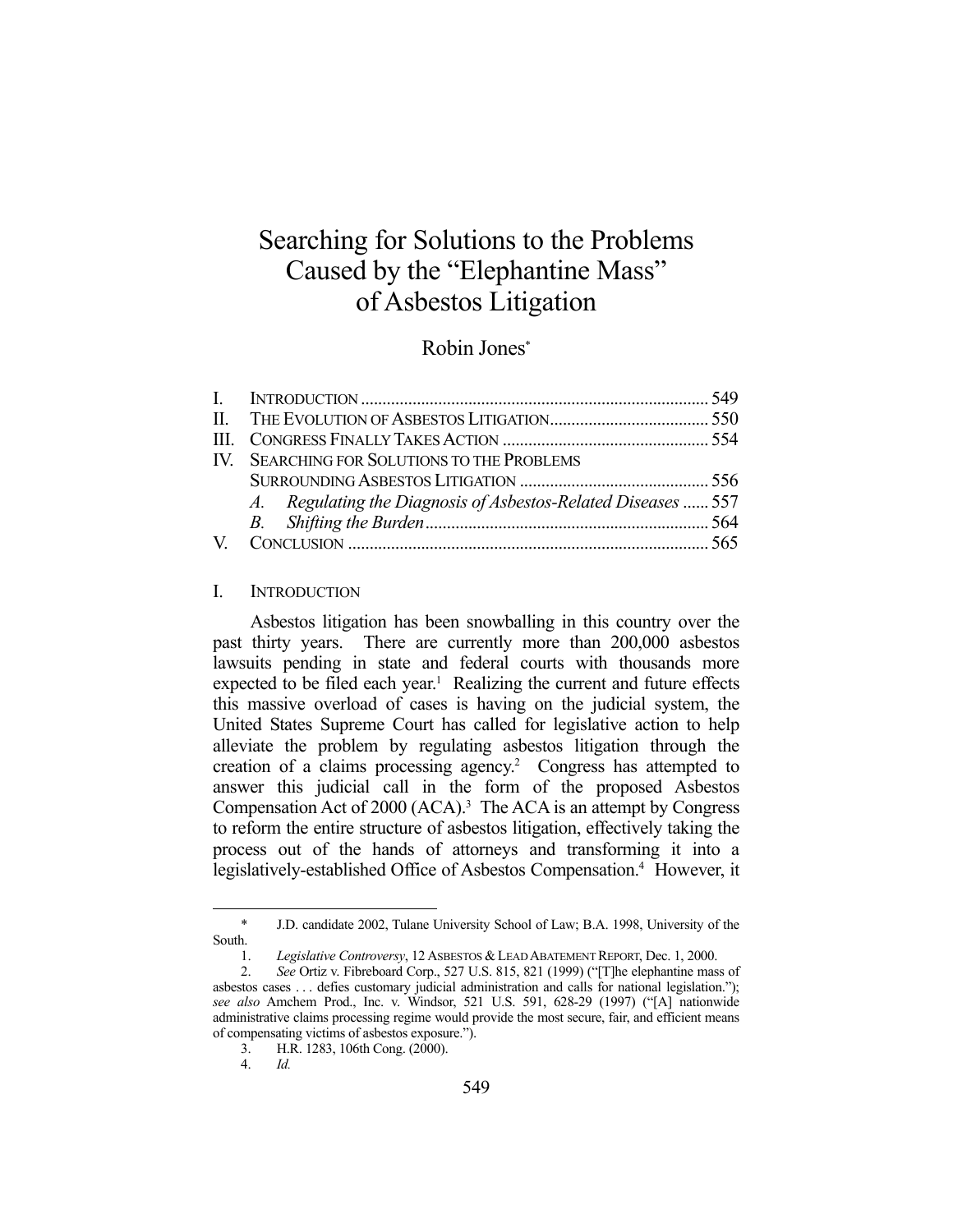is unlikely that the ACA will be passed in its current form due to the division it creates between republicans and asbestos company defendants on one side and democrats and allied trial lawyers on the other. Instead of attempting to reform the entire process, Congress should focus on regulating a particularly troublesome aspect of asbestos litigation: diagnosis of asbestos-related diseases.

 Congress should establish an agency to regulate the diagnosis of asbestos-related diseases, thereby requiring potential claimants to receive an unbiased agency diagnosis of an asbestos-related disease before proceeding with a claim for monetary damages. Furthermore, in response to placing this high burden on plaintiffs just to get before a court, the legislation should mandate that federal and state courts employ the theory of alternative liability in asbestos cases.<sup>5</sup> This action would place the burden on named defendants to absolve themselves from all or part of the liability for a plaintiff's damages. If these proposals were implemented, the amount of money and time spent on asbestos litigation would decrease, along with the number of frivolous claims and damage payments to undeserving claimants.

 This Comment outlines the progression of asbestos litigation up to the present situation of overburdened courts. In addition, it reviews attempts that have been made to regulate or reform asbestos litigation by parties to the litigation, the judicial system, and Congress. The Comment concludes by proposing possible solutions to the principal problems associated with asbestos litigation.

## II. THE EVOLUTION OF ASBESTOS LITIGATION

1

 Use of asbestos was popular in industry because of its fire-resistant properties, a trait that was well known even to the ancient Romans.<sup>6</sup> Before the discovery of its ill effects, its popularity as a fire-retardant insulator caused asbestos to be included in myriad products, including brake shoes, cement articles, thermal insulation, and floor tiles.7 Due to its heavy use in the industrial setting, millions of workers were exposed to asbestos fibers.

 <sup>5.</sup> *See* BLACK'S LAW DICTIONARY 925 (7th ed. 1999). Alternative liability arises "from the tortious acts of two or more parties—when the plaintiff proves that one of the defendants has caused harm but cannot prove which one caused it—resulting in a shifting of the burden of proof to each defendant." *Id.*

 <sup>6.</sup> DOUGLAS LIDDELL & KLARA MILLER, MINERAL FIBERS AND HEALTH 2 (Douglas Liddell et al. eds., 1991). Ancient Romans used asbestos to enshroud corpses before cremation to facilitate collection of ashes for burial. *Id.*

 <sup>7.</sup> GEORGE A. PETERS & BARBARA J. PETERS, SOURCEBOOK ON ASBESTOS DISEASES: MEDICAL, LEGAL, AND ENGINEERING ASPECTS A4-A7 (1980).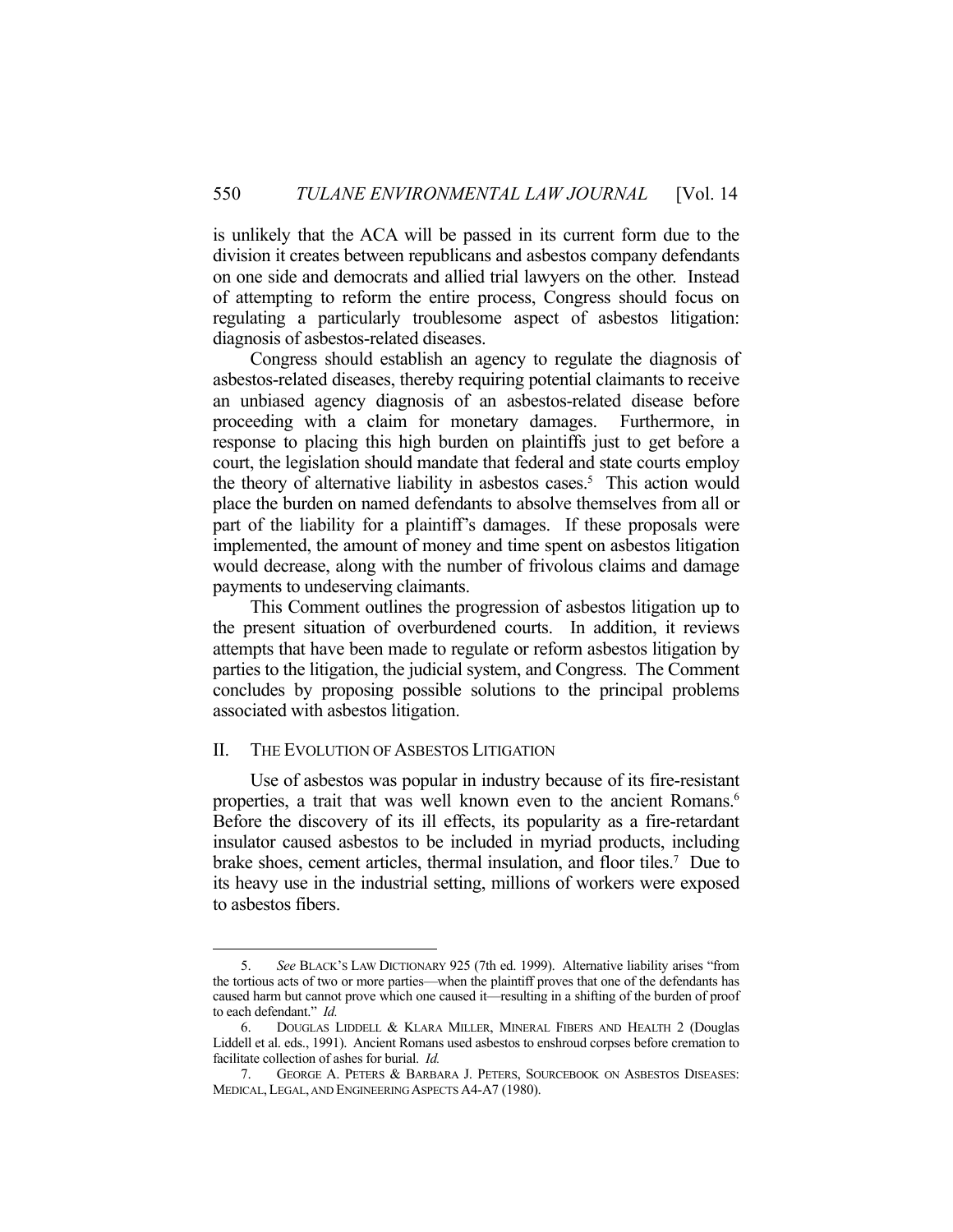The majority of inhaled asbestos fibers are caught by the body's natural defenses before reaching the lungs.<sup>8</sup> The uncaptured fibers become imbedded in the alveoli of the lung, where scar tissue covers the fibers.<sup>9</sup> The effects of this scarring can be seen anywhere from fifteen to forty years after exposure in the form of asbestos-related diseases, such as interstitial fibrosis (asbestosis), pleural plaques, lung cancer, and mesothelioma.10 These types of asbestos-related diseases give rise to claims for compensation and the onslaught of asbestos litigation.

 The dawn of asbestos litigation in this country occurred in the late 1940s and early 1950s.11 Initially only insulation workers filed claims for non-malignant asbestos disease.<sup>12</sup> However, by 1982 asbestos cases were being filed at an alarming rate, primarily by individuals with alleged non-malignant asbestos disease.13 Also in 1982, asbestos manufacturers got a view of what was to become of their industry when Johns-Manville, a Fortune 500 company, filed for bankruptcy as a result of its asbestos liabilities.14 Since Johns-Manville, over twenty-six major companies have filed for bankruptcy as a result of paying out over \$10 billion in settlements for asbestos liability.<sup>15</sup>

 With the rapid onslaught of asbestos cases being filed, defendant companies and their insurers began to look for alternative ways to handle the litigation. In 1985, most of America's major asbestos producers got together and created the Asbestos Claims Facility (ACF).16 In the ACF, all asbestos manufacturer members evenly split the costs of lawyers and settlement payments for all claims filed against any one of them.<sup>17</sup> However, the ACF was short-lived due to internal disputes between manufacturers who felt that they were paying more than their share.<sup>18</sup>

<sup>8.</sup> NORWOOD S. WILNER & ALLAN FEINGOLD, ASBESTOS MEDICINE ON TRIAL-A MEDICAL/LEGAL OUTLINE, VOL. 1: NON-MALIGNANT DISEASE 11-14 (1995).

 <sup>9.</sup> *Id.*

 <sup>10.</sup> Lawrence Martin, *Asbestos Lung Disease—A Primer for Patients, Physicians and Lawyers*, *at* http://www.mtsinai.org/pulmonary/Asbestos/asbestos-questions.htm (revised Oct. 2000).

 <sup>11.</sup> *See, e.g.*, Phelps Dodge Corp. v. Ford, 68 Ariz. 190, 190 (1949); Ernest D. Charron's Case, 331 Mass. 519, 519 (1954); M. H. Honeycutt v. Carolina Asbestos Co., 235 N.C. 471, 471 (1952).

 <sup>12.</sup> *Asbestos Litigation 101*, *at* http://www.meso-law.com/Litigation/html (last visited Feb. 9, 2001).

 <sup>13.</sup> *Id.*

 <sup>14.</sup> *Id.*

 <sup>15.</sup> Queena Sook Kim, *Did Broker Settlements Unwittingly Encourage More Plaintiffs' Suits?*, WALL ST. J., Feb. 7, 2001, at B1. Those filing for bankruptcy include, among others, Owens Corning, Armstrong World Industries, and G-I Holdings Inc. *See* Susan Warren, *Grace Considers Chapter 11 Filing amid Rising Asbestos Litigation*, WALL ST.J., Jan. 30, 2001, at A4.

 <sup>16.</sup> Kim, *supra* note 15, at B1.

 <sup>17.</sup> *Id.* at B6.

 <sup>18.</sup> *Id.*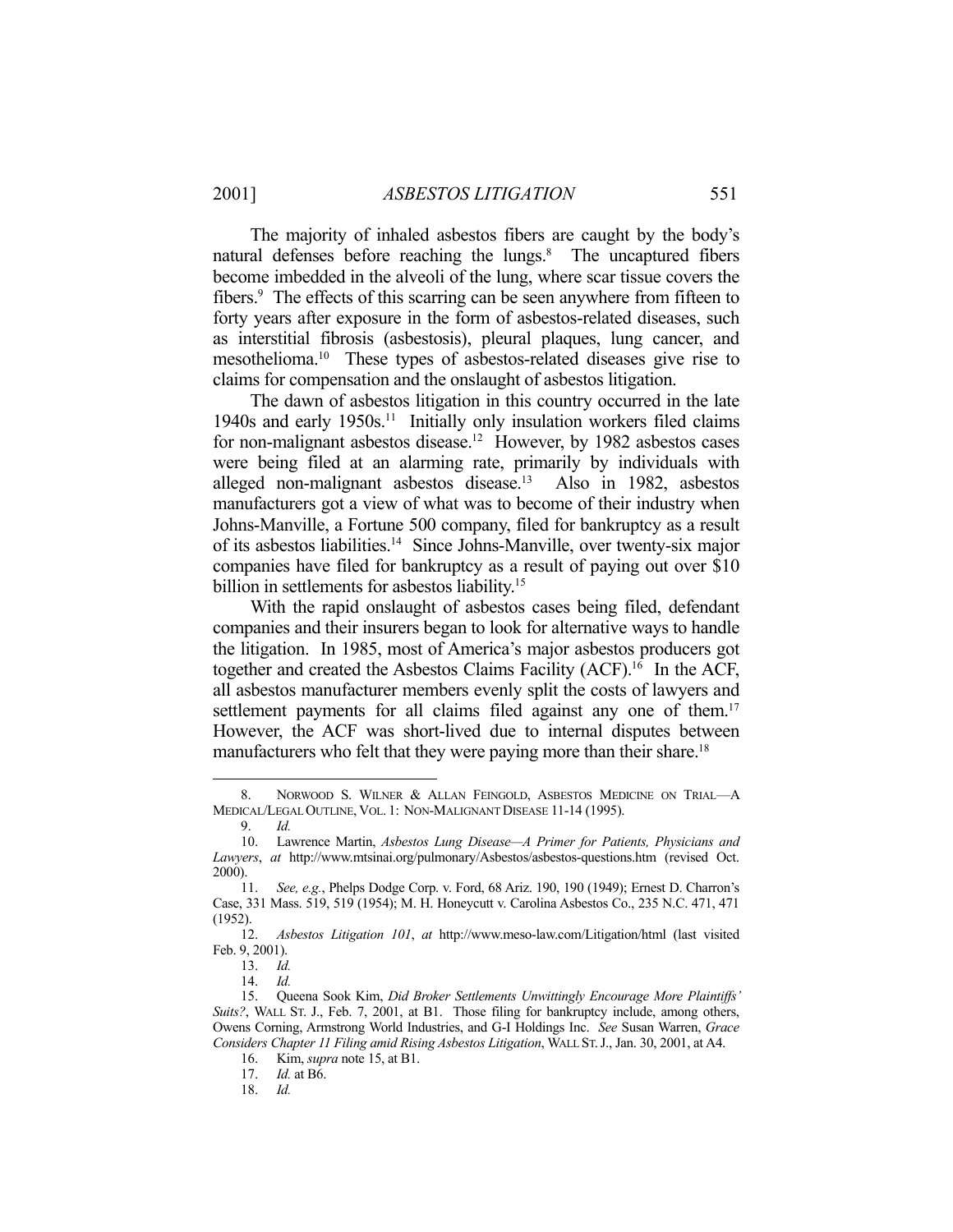In 1988, several of the former members of the ACF joined forces again to create the Center for Claims Resolution (CCR), which operated in much the same fashion as the ACF.19 The CCR settled claims in bulk before they went to court.<sup>20</sup> The problem with the CCR's methods was that they did not allow each claim to be scrutinized.<sup>21</sup> Therefore, individuals with minor or no asbestos injuries were collecting amounts similar to those who actually had mesothelioma.<sup>22</sup> The CCR's forays into court were mostly unsuccessful, leaving its members to focus more on settlements.23 As with the ACF, members soon began dropping out to such an extent that today the CCR exists mainly as a clerical assistant to its remaining members.<sup>24</sup>

 In 1990, the federal judiciary made an attempt to resolve the influx of asbestos litigation. Based on the recommendation of several federal judges, the Judicial Panel on Multidistrict Litigation imposed a stay on all asbestos cases pending in federal courts around the country.<sup>25</sup> Therefore, all asbestos cases were transferred to a single judge in Philadelphia for further non-trial proceedings.<sup>26</sup> This essentially brought all asbestos litigation in this country to a grinding halt and caused plaintiffs' attorneys to file suits in state courts.27

 Meanwhile, in *Georgine v. Amchem Products, Inc.*, the CCR created a settlement agreement for an opt-out class action under Rule 23 of the Federal Rules of Civil Procedure that would settle the claims of between 250,000 and 2,000,000 individuals who had been exposed to asbestos products created by the members of the CCR.<sup>28</sup> This global settlement plan precluded exposed individuals without physical symptoms from bringing claims in the future when the effects of asbestos exposure are manifested.29 The United States Supreme Court decertified

 <sup>19.</sup> *Id.*

 <sup>20.</sup> *Id.* The CCR settled over 350,000 claims and paid out more than \$5 million on behalf of its members. *Id.* at B1.

 <sup>21.</sup> *Id.* at B6.

See id.

 <sup>23.</sup> *See id.* In 1998, the CCR was hit with a \$48.5 million court verdict, which created the group's fear of adjudication as well as a perception among plaintiffs' attorneys that the CCR was an easy source of money.

 <sup>24.</sup> *Id.*

 <sup>25.</sup> *Asbestos Litigation 101*, *supra* note 12.

 <sup>26.</sup> *Id.*

<sup>27.</sup> *Id.* The state courts were ill-equipped to handle this new flood of asbestos cases. It took several years for cases to come to trial in state courts as a result of the courts' inability to organize and manage this deluge of cases.

 <sup>28. 83</sup> F.3d 610, 617 (3d Cir. 1996), *aff'd sub nom*. Amchem Prod., Inc. v. Windsor, 521 U.S. 591 (1997).

 <sup>29.</sup> *Id.*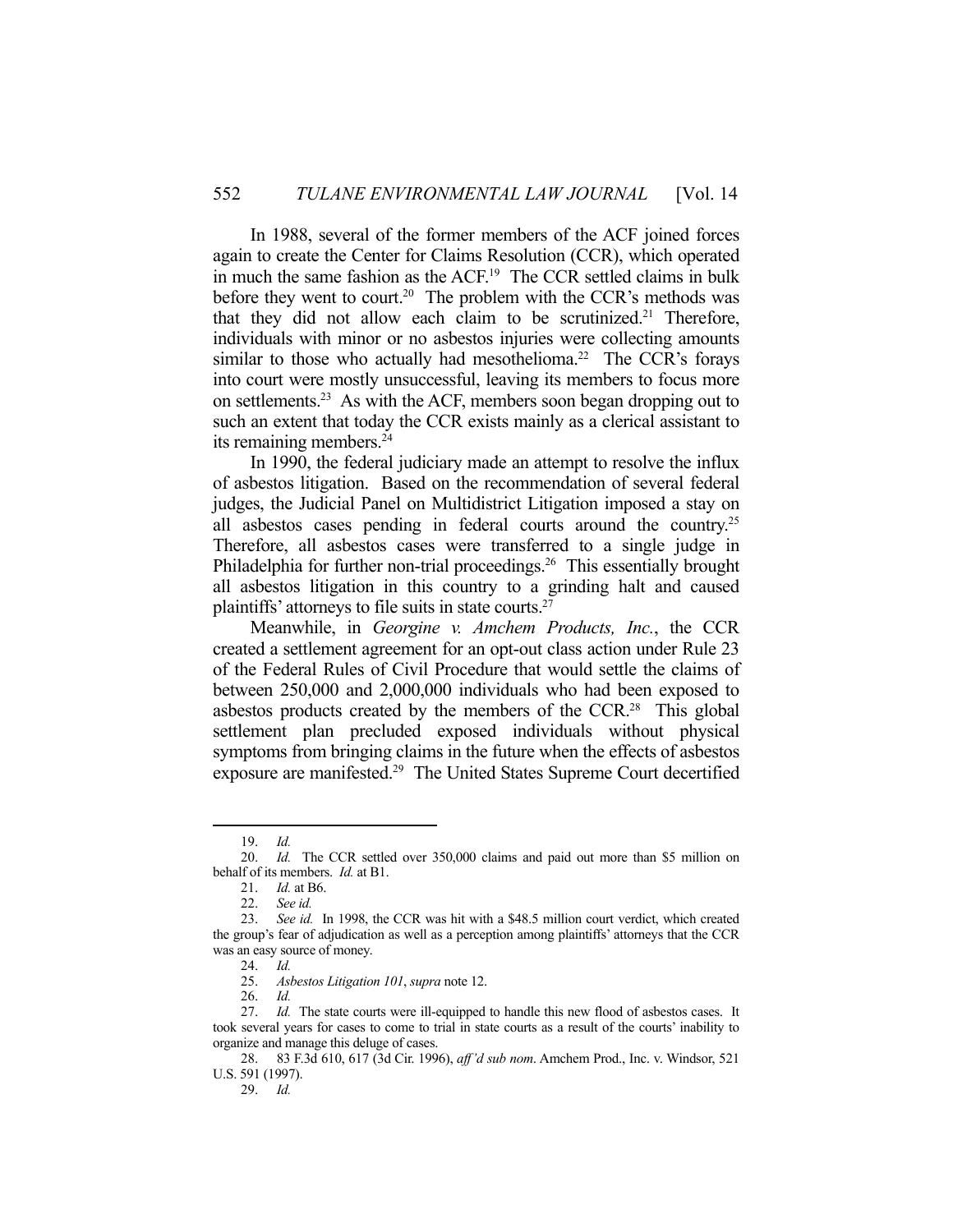the class under Rule 23(b)(3) due to a lack of adequate representation of unnamed class members.30

 A few years later, the Supreme Court took up a similar case in *Ortiz v. Fibreboard Corp.*, dealing with a limited fund settlement for a Rule  $23(b)(1)(B)$  mandatory class.<sup>31</sup> Just as before, however, the Court held that certification of the class was improper. $32$  In his concurring opinion, Chief Justice Rehnquist made clear the judicial system's frustration with the growing number of asbestos cases filed when he stated that the ""elephantine mass of asbestos cases' ... cries out for a legislative solution."<sup>33</sup> However, this was not the first judicial cry for legislative help in dealing with asbestos-related claims.

 In 1991, the United States Judicial Conference's Ad Hoc Committee on Asbestos Litigation recognized the overwhelming burden created by asbestos litigation for both federal and state courts.<sup>34</sup> According to the committee, the only reprieve from the asbestos litigation problem would have to come from federal legislation.<sup>35</sup> The committee briefly summarized the major drawbacks of asbestos litigation in its report by stating that:

dockets in both federal and state courts continue to grow; long delays are routine; trials are too long; the same issues are litigated over and over; transaction costs exceed victims' recovery by nearly two to one; exhaustion of assets threatens and distorts the process; and future claimants may lose altogether.<sup>36</sup>

The committee's report also stated that "[r]eal reform ... require[s] federal legislation creating a national asbestos dispute-resolution scheme."<sup>37</sup> Based on this report, as well as the continuing flood of asbestos-related lawsuits<sup>38</sup> and the existing potential for a torrent of more

 <sup>30.</sup> *Amchem Prod.*, 521 U.S. at 591.

 <sup>31. 527</sup> U.S. 815 (1999).

 <sup>32.</sup> *Id.* at 864-65. The Supreme Court denied class certification based on an insufficient showing that the fund was limited, as well as a failure to establish both the inclusiveness of the class and the equitable treatment of its members. *Id.* at 815.

 <sup>33.</sup> *Id.* at 865.

 <sup>34.</sup> Steven A. Fabbro, *Possible Implications of Georgine for Lindsay Class Action*, MEDICAL-LEGAL ASPECTS OF BREAST IMPLANTS, July 1997, at 3.

 <sup>35.</sup> *Id.*

 <sup>36.</sup> Amchem Prod., Inc. v. Windsor, 521 U.S. 591, 598 (1997) (quoting Report of The Judicial Conference Ad Hoc Committee on Asbestos Litigation 2-3 (Mar. 1991)).

 <sup>37.</sup> *Id.* (quoting Report of The Judicial Conference Ad Hoc Committee on Asbestos Litigation 3, 27-28 (Mar. 1991)).

 <sup>38.</sup> Approximately 250,000 asbestos lawsuits have been filed to date. Matthew C. Stiegler, *The Uncertain Future of Limited Fund Settlement Class Actions in Mass Tort Litigation After* Ortiz v. Fibreboard Corp., 78 N.C. L.REV. 856, 857 (2000).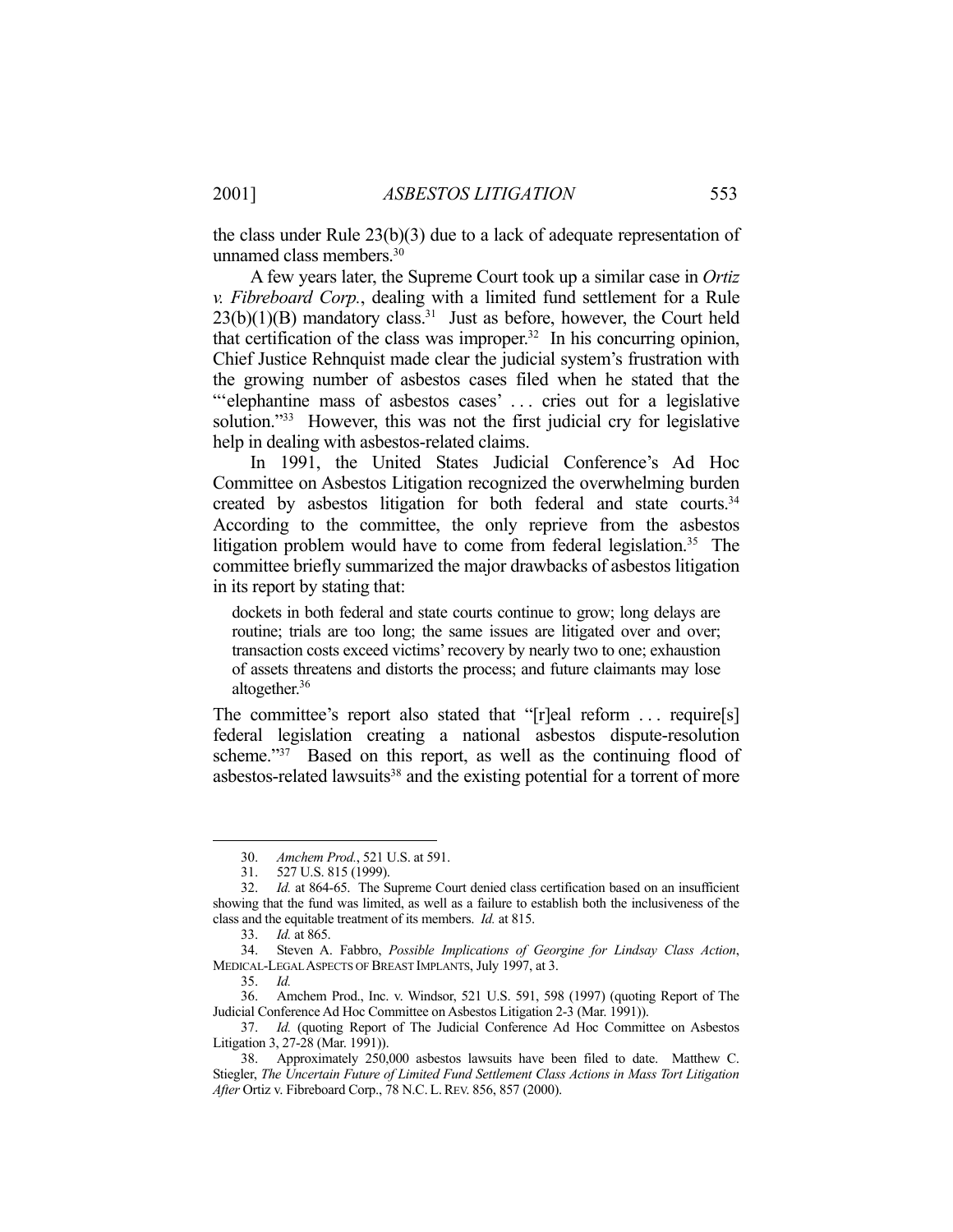claims to be filed,39 the Supreme Court made clear in *Ortiz* and *Amchem Products* that legislative action is the best solution to the problems caused by the asbestos litigation deluge.40

## III. CONGRESS FINALLY TAKES ACTION

 Following the Supreme Court's call for legislative reform in *Ortiz*, on March 25, 1999, Representative Henry Hyde introduced into the United States House of Representatives a bill "to establish legal standards and procedures for the fair, prompt, inexpensive, and efficient resolution of personal injury claims arising out of asbestos exposure, and for other purposes."<sup>41</sup> Originally titled Fairness in Asbestos Compensation Act, the Asbestos Compensation Act of 2000 (ACA) is intended to clear the tremendous backlog of asbestos litigation in both state and federal courts by taking the litigation out of the hands of defendant companies and plaintiffs' attorneys and placing it into the hands of the United States Department of Justice.<sup>42</sup>

 The ACA proposes the creation of an Office of Asbestos Compensation (OAC) to be headed by an administrator who would appoint a medical director and a trustee to manage an Asbestos Compensation Fund.<sup>43</sup> In addition, the administrator would appoint a Medical Advisory Committee to evaluate medical eligibility criteria and review procedures.<sup>44</sup> Furthermore, an Office of Administrative Law Judges would be created to provide "expedited administrative adjudication of asbestos claims."45

 To satisfy the medical eligibility requirements under the ACA, a claimant must submit a detailed medical history as well as a medical diagnosis that the claimant is suffering from either a non-malignant condition such as asbestosis or pleural thickening, mesothelioma, lung cancer, or some other form of cancer.<sup>46</sup> Upon being deemed medically eligible, the claimant's named defendants would be required to provide

 <sup>39.</sup> Thirteen to 21 million workers are estimated to have been exposed to asbestos. *Ortiz*, 527 U.S. at 867 (citing Report of The Judicial Conference Ad Hoc Committee on Asbestos Litigation 6-7 (Mar. 1991)).

 <sup>40.</sup> *See supra* text accompanying note 2.

 <sup>41.</sup> H.R. 1283, 106th Cong. (1999), *amended by* H.R. 1283, 106th Cong. (2000). On the same day, Senator John Ashcroft introduced a nearly identical bill into the Senate. S. 758, 106th Cong. (1999).

 <sup>42.</sup> *Republican Lawmakers, Trial Lawyers at Odds over Asbestos Tort Reform*, 12 ASBESTOS & LEAD ABATEMENT REP., Dec. 1, 2000. The Act was renamed "Asbestos Compensation Act of 2000" following amendment. H.R. 1283, 106th Cong. (2000).

 <sup>43.</sup> H.R. 1283, 106th Cong. § 101(a), (c)-(d) (2000).

 <sup>44.</sup> *Id.* § 101(f).

 <sup>45.</sup> *Id.* § 101(e).

 <sup>46.</sup> *Id.* §§ 102, 301-305.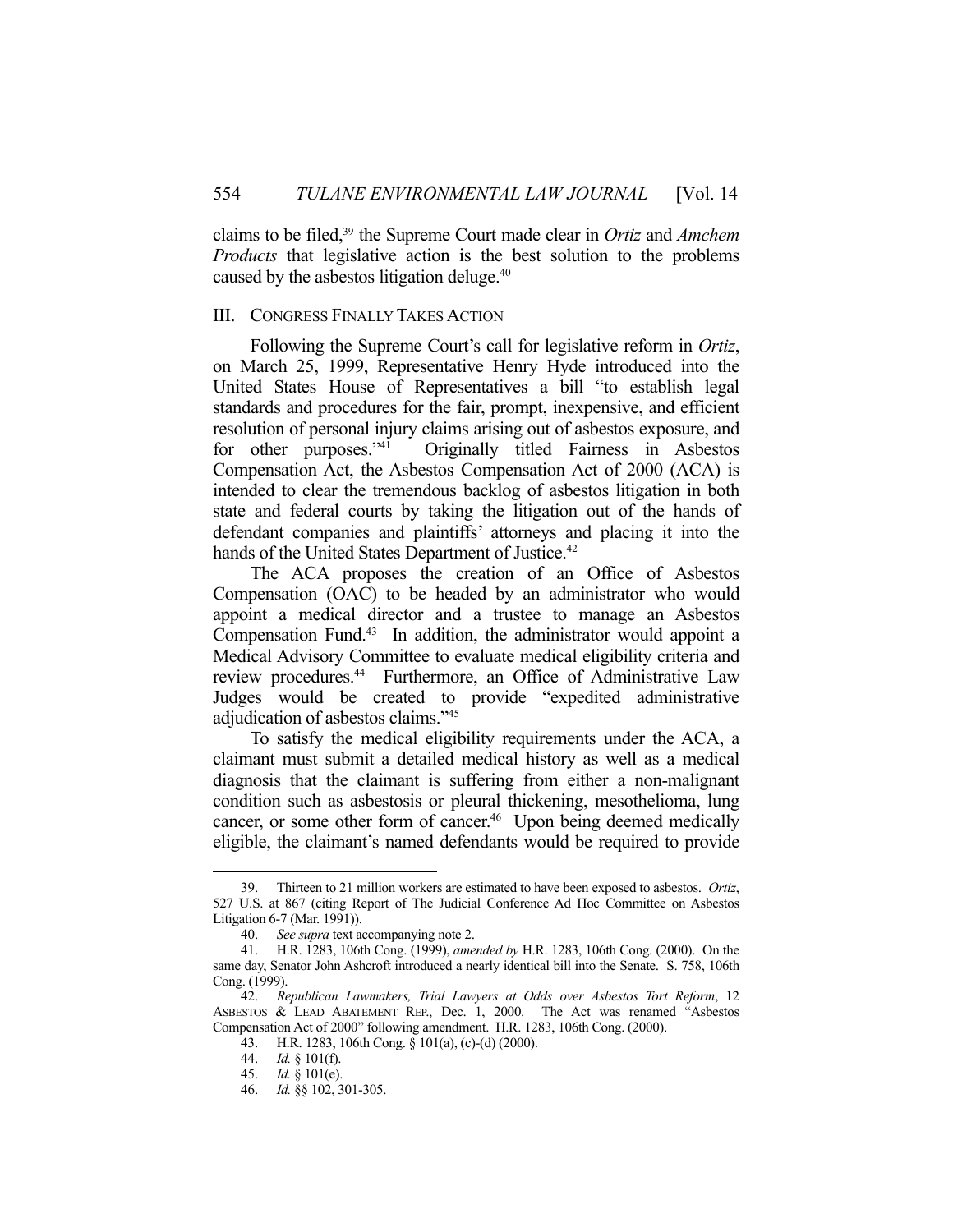both the claimant and the OAC's trustee with a written, good-faith settlement offer.<sup>47</sup> Within ten days of receipt of all the defendants' settlement offers, the trustee would then make an offer of compensation from the OAC to the claimant.<sup>48</sup> Should the claimant accept the trustee's offer, the trustee would assume the claim and have the option of either accepting the defendants' settlement offers, prosecuting the claim against any defendant before an administrative court, or prosecuting the claim in any federal or state court.<sup>49</sup> Should the claimant reject any of the defendants' settlement offers as well as the trustee's offer, he or she can appeal to an administrative court for action within ninety days or opt out of administrative proceedings and file suit in federal or state court.<sup>50</sup>

 The ACA eliminates an asbestos personal injury claimant's right to assert a cause of action based on enhanced risk of a future condition.<sup>51</sup> In addition, the ACA limits punitive damages to three times the amount of compensation awarded in an administrative proceeding. It also requires the claimant to establish "clear and convincing evidence that the conduct carried out by the defendant was a conscious, flagrant indifference to the rights or safety of others [and] was the proximate cause of the harm that is the subject of the asbestos claim."52 Conversely, the ACA abolishes defenses based on laches, statute of limitations, or any other defense based on the timeliness of a claim.53

 Despite passing through the House Judiciary Committee, it is not likely that the ACA will ultimately succeed.<sup>54</sup> Not only has the Senate failed to accept the amendments of the House Judiciary Committee, but there is also a great deal of conflict between the majority of republicans and asbestos companies who favor the bill and democrats and trial

<u>.</u>

 <sup>47.</sup> Plaintiffs would identify potential defendants in the following manner:

<sup>[</sup>A]fter receiving a certificate of medical eligibility . . . a claimant shall provide, with respect to each person that the claimant alleges is responsible for the injury claimed, a verified particularized statement of the basis for the allegation that the person is or may be responsible for the injury. The particularized statement shall include such information as the Administrator may require for the purpose of providing the defendant with a reasonable basis for making an offer of settlement.

*Id.* § 103(a)(2). Settlement offers must be made within twenty-one days following the naming of all defendants. *Id.* § 103(b)(1)-(2).

 <sup>48.</sup> *Id.* § 103(b)(2).

 <sup>49.</sup> *Id.* § 104.

 <sup>50.</sup> *Id.* §§ 105-106.

 <sup>51.</sup> *Id.* § 208(d).

 <sup>52.</sup> *Id.*

 <sup>53.</sup> *Id.* § 203.

 <sup>54.</sup> H.R. REP. NO. 106-782 (2000) (recommending the amended version of H.R. 1283 be passed by the entire House).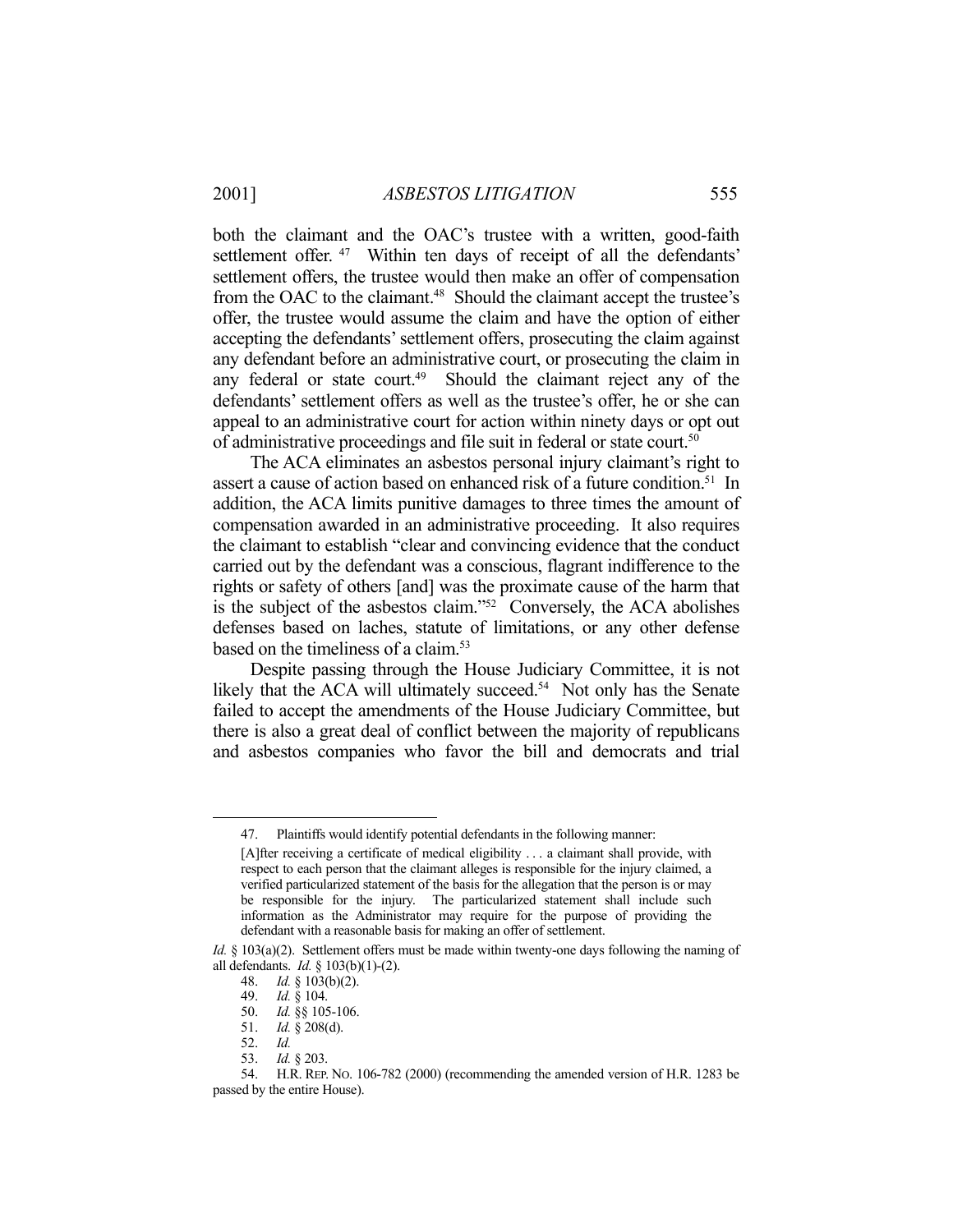lawyers, who adamantly oppose the bill.<sup>55</sup> The democrats and trial lawyers believe the bill will relieve culpable asbestos companies of much of the liability that should be assigned to them as well as prohibiting "60- 80 percent of asbestos victims from seeking [the] compensation" they deserve.56 However, supporters of the ACA say that it is necessary to ensure that the limited amount of available money goes to those who are truly sick and to restrict plaintiffs' attorneys from "trolling" for clients who may have a history of asbestos exposure, but show no sign of injury.<sup>57</sup>

 Because of the stark differences of opinion occurring in relation to the proposed asbestos litigation reform legislation, chances appear bleak that the current bill will become law. The likely failure of this present piece of legislation, coupled with the recent disfavor placed on mass class action settlements by the Supreme Court,<sup>58</sup> leaves one to wonder just what can be done to corral the ever-expanding and controversial accumulation of asbestos litigation.59

## IV. SEARCHING FOR SOLUTIONS TO THE PROBLEMS SURROUNDING ASBESTOS LITIGATION

 The current proposed legislation is overly ambitious. It attempts to provide a grand solution to the problem of asbestos litigation, but this task is next to impossible because the politics of asbestos are stratified. Thus, it seems that incremental changes, as opposed to comprehensive legislation, are the most realistic means of regulating asbestos litigation. These changes can be achieved through both legislative and judicial action.

 A great deal of the resources expended on asbestos litigation goes to determining whether a plaintiff does indeed have an asbestos-related disease.<sup>60</sup> Typically, a diagnosis determination creates a major controversy between the parties, with each side giving reasons as to why

 <sup>55.</sup> *See Senate Asbestos Bill Is Dead for the Year, Majority Leader Says*, 14 FED. & STATE INS.WEEK, Apr. 10, 2000.

 <sup>56.</sup> *Legislative Controversy*, 12 ASBESTOS & LEAD ABATEMENT REP., Dec. 1, 2000; *see also* Michael Posner, *House Judiciary Tentatively OKs Major Asbestos Illness Payment Measure*, NAT'L J. NEWS SERV., Mar. 15, 2000.

 <sup>57.</sup> *Senate Asbestos Bill*, *supra* note 55.

 <sup>58.</sup> *See* Ortiz v. Fibreboard Corp., 527 U.S. 815 (1999); Amchem Prod., Inc. v. Windsor, 521 U.S. 591 (1997).

 <sup>59.</sup> Asbestos litigation has become a gainful source of income for attorneys. Thus, plaintiffs' lawyers are now widening their hunt for possible defendants by pursuing companies with only a casual link to asbestos. Over 2000 companies, including IBM and Ford, face some type of asbestos lawsuit. *See A Trail of Toxic Torts: Fresh Asbestos Trouble for Insurers: A New Wave of Asbestos Claims Is Hitting Insurers*, ECONOMIST, Jan. 27, 2001, at 74.

 <sup>60.</sup> *See* WILNER & FEINGOLD, *supra* note 8, at 1.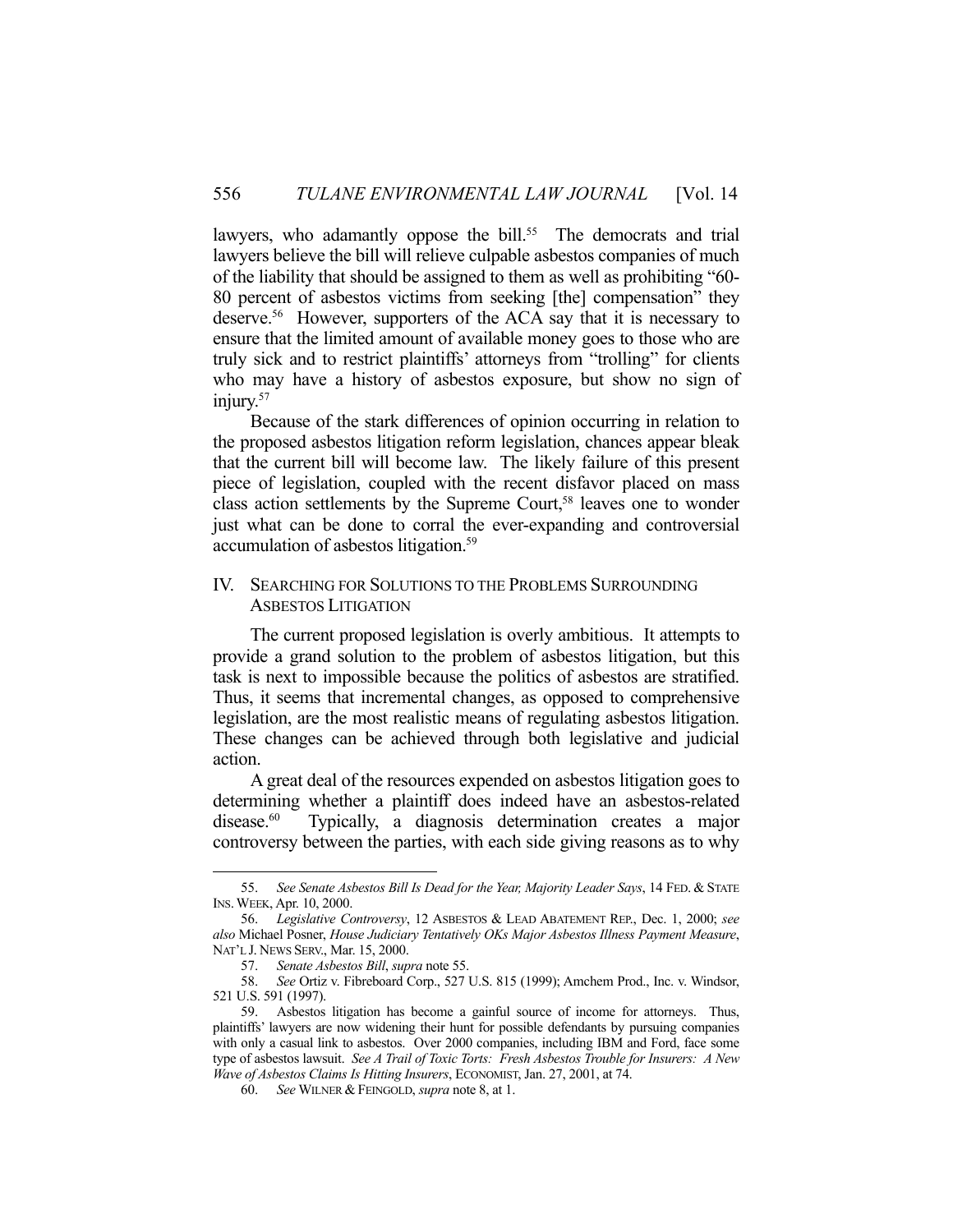the plaintiff does or does not have an asbestos-related disease. 61 One incremental step toward pre-empting this kind of dispute would be for Congress to establish an agency assigned to determine medical eligibility to file a claim for personal injury damages resulting from asbestos exposure.<sup>62</sup> This would limit the number of claims filed to only those that are legitimate.

 Further, legislative action should be taken to require judicial adoption in federal and state courts of the theory of alternative liability in asbestos cases.<sup>63</sup> Alternative liability can be used when two or more parties committed tortious acts resulting in harm to the plaintiff, the plaintiff is able to prove at least one of the defendants is responsible, but the plaintiff is unable to say exactly which one.<sup>64</sup> Once the plaintiff shows one of the defendants' acts is to blame for his damages, the burden shifts to the defendants to prove that they were not responsible.<sup>65</sup> Application of this theory in asbestos cases would place the burden on defendant asbestos companies and employers to prove that they were not responsible for a plaintiff's exposure to asbestos. This higher burden on defendants would compensate for the higher burden placed on plaintiffs through the creation of the medical eligibility process.

### *A. Regulating the Diagnosis of Asbestos-Related Diseases*

 Diagnosis of asbestos-related disease is a major problem in litigation because courts do not allow for plaintiffs to recover strictly based on exposure.<sup>66</sup> This is because if recovery were based on exposure alone, there would be an even greater flood of claims into the courts.<sup>67</sup> In addition, it would seem that under the exposure theory of damage recovery, smoking and non-smoking plaintiffs with similar exposure levels would receive the same amount despite the fact that the smoker has lung cancer and the non-smoker might show no signs of an asbestosrelated disease. Therefore, proof of diagnosis of an asbestos-related

 <sup>61.</sup> *See* Lawrence Martin, *Pitfalls in Diagnosis of Occupational Lung Disease for Purposes of Compensation—One Physician's Perspective*, 13 J. L. & HEALTH 49, 51 (1998).

 <sup>62.</sup> *See* H.R. 1283, 106th Cong. §§ 201, 301-305 (2000) (creating medical eligibility criteria within the ACA).

 <sup>63.</sup> *See* Summers v. Tice, 33 Cal. 2d 80, 80 (Cal. 1948) (introducing the theory that allows for the burden to shift to defendants to prove themselves not liable when it appears that multiple defendants are culpable but it is difficult to determine which particular party caused injury to the specific plaintiff).

 <sup>64.</sup> BLACK'S LAW DICTIONARY 925 (7th ed. 1999).

 <sup>65.</sup> *Id.*

 <sup>66.</sup> *See* Metro-N. Commuter R.R. Co. v. Buckley, 521 U.S. 424, 424 (1997) (denying plaintiff damages for emotional distress resulting from asbestos exposure because no physical damage had been shown).

 <sup>67.</sup> *See supra* note 39.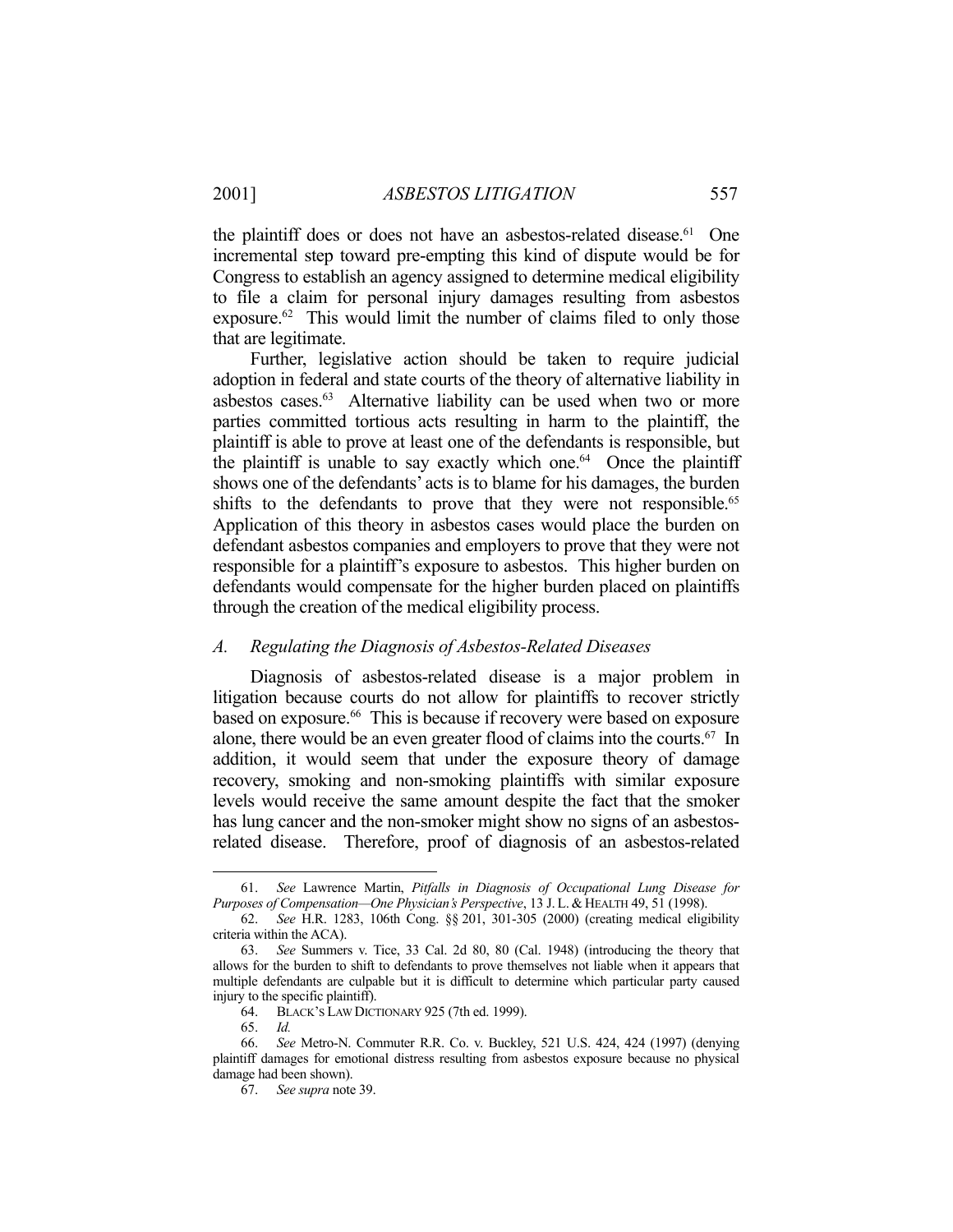disease is the key element in a plaintiff's case. Without proof of diagnosis, there is no opportunity for recovery.

 The bulk of the current backlog of asbestos claims involves plaintiffs with a history of exposure to asbestos who have a chest x-ray that shows signs of a possible asbestos-related disease.<sup>68</sup> These claims are often filed by plaintiffs' attorneys who search for clients by holding mass screenings of asbestos-exposed workers.<sup>69</sup> The x-rays are then sent to a certified B-reader for review. A B-reader is a physician who has demonstrated "proficiency in the classification of chest x-rays for the pneumoconioses using the International Labour Office (ILO) Classification System."70 B-readers are required to pass a difficult exam administered by the Appalachian Laboratory for Occupational Safety and Health before becoming certified.<sup>71</sup> There are currently 634 certified Breaders and each is required to recertify every four years after initial certification.72

 The B-readers hired by plaintiffs' attorneys almost always review the x-rays without ever having seen the worker or having any knowledge of the worker's medical or exposure history.<sup>73</sup> Since the plaintiff's attorney is paying their bill, a bias is created, preventing the B-reader from objectively reading the x-ray, and instead reading it in search of an asbestos-related disease.74 Once a possible asbestos-related disease is discovered, the attorney is alerted and quickly files a claim on behalf of the worker against any known asbestos supplier to the worker's plant.75 These ill-informed, B-reader diagnoses become the main issue of contention throughout the litigation process, costing defendants considerable time and money to refute. In fact, a very small percentage of abnormal chest x-rays that do reflect remote asbestos inhalation are uncovered through this screening process.<sup>76</sup> Because these plaintiffs with false diagnoses are often lumped in with plaintiffs who are actually

<u>.</u>

 <sup>68.</sup> WILNER & FEINGOLD, *supra* note 8, at 1.

 <sup>69.</sup> *See* Raymark Indus. v. Stemple, 1990 U.S. Dist. LEXIS 6710 (D. Kan. 1990) (showing attorneys had used "examobiles" with x-ray equipment inside to conduct screenings of 100 to 150 tire workers per day for asbestos-related disease at the tire plant).

 <sup>70.</sup> National Institute of Occupational Safety and Health, *The B Reader Examination*, *at* http://www.cdc.gov/niosh/pamphlet.html (last updated May 22, 2000) [hereinafter *B Reader Examination*]; *see also* 42 C.F.R. § 37.51(b) (2000) (setting forth B-reader requirements).

 <sup>71.</sup> *B-Reader Examination*, *supra* note 70.

 <sup>72.</sup> *Id.*

Martin, *supra* note 10.

 <sup>74.</sup> *Id.*

 <sup>75.</sup> *Id.*

 <sup>76.</sup> *Id.*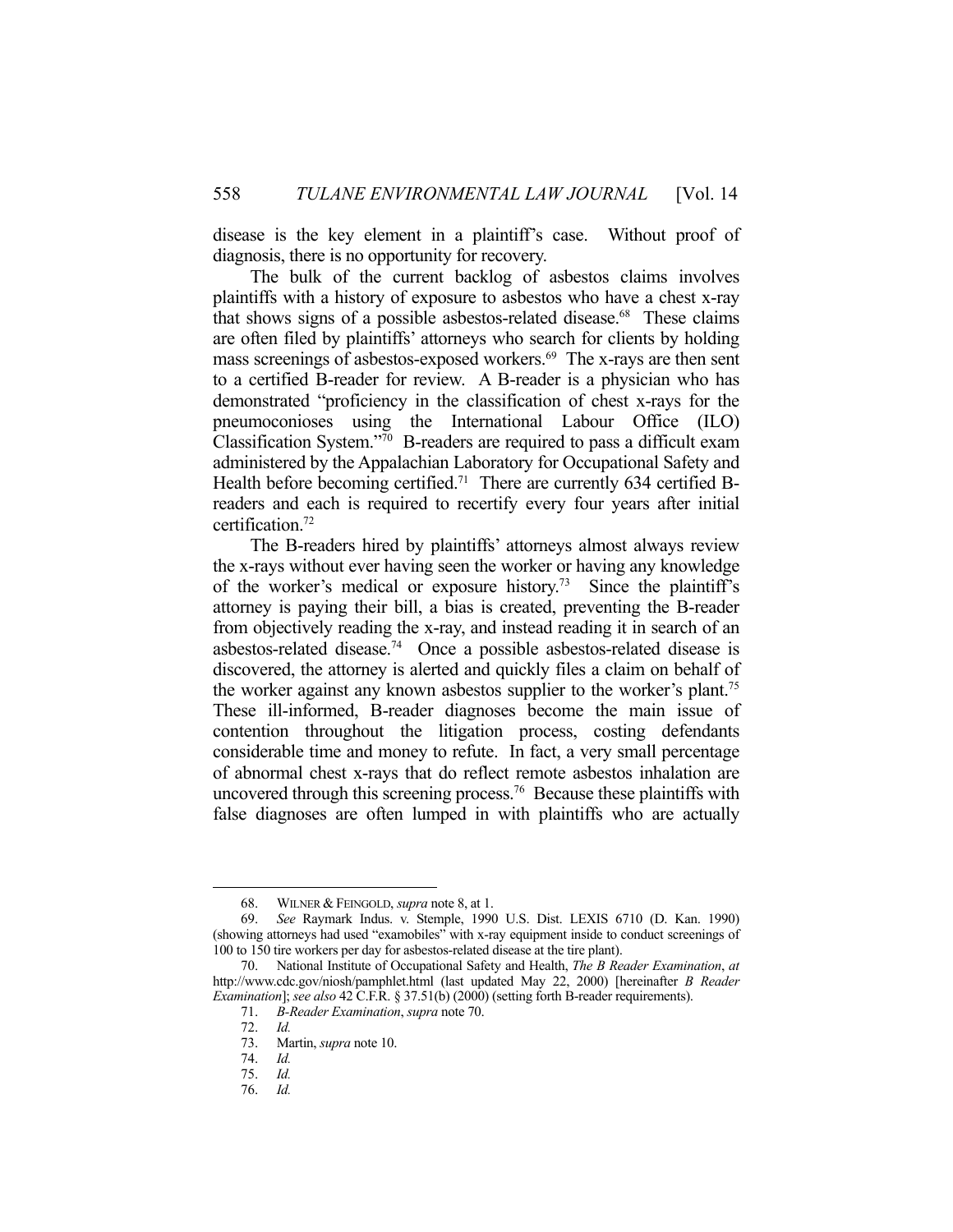suffering from an asbestos-related disease, their claims end up taking money away from claimants with a real disease.<sup>77</sup>

 There are several problems that arise under the aforementioned plaintiff diagnosis method. The primary claim brought in asbestos cases is that the plaintiff is suffering from the non-malignant asbestos-related disease asbestosis.78 In looking to establish uniformity in the diagnosis of asbestosis, the American Thoracic Society (ATS) published a statement in 1986 describing the diagnostic features of asbestosis.<sup>79</sup> For a diagnosis of asbestosis, the ATS standard requires an exposure to asbestos with a sufficient latency period, plus one or more of either a chest x-ray, pulmonary function testing, breath sounds, or diffusion capacity, as well as an exclusion of "competing or confounding causes of any abnormalities observed."80 Many physicians feel that this ATS diagnosis standard is too limiting and often diagnose a plaintiff using a more liberal diagnosis method.<sup>81</sup> As a result of the application of these more liberal diagnosis standards, plaintiffs are over-diagnosed with asbestosis.82 This means that their symptoms and abnormal chest x-ray could be and likely are attributable to some non-asbestos-related ailment, but because of the similarities to asbestosis and because the plaintiff's attorney is paying their bill, these B-readers or physicians use a "more probable than not" standard to diagnose the worker with asbestosis.<sup>83</sup>

 The symptoms of asbestosis are not unique to the disease and are shared with several other ailments.<sup>84</sup> The primary symptom that manifests itself with asbestosis is dyspnea, or shortness of breath.<sup>85</sup> Dyspnea is a very nonspecific symptom and can be caused by various diseases of the heart, lungs and circulation as well as poor conditioning and cigarette smoking.<sup>86</sup> Furthermore, studies of asbestos claimants have shown that "dyspnea is most commonly associated with obstructive lung disease and coronary heart disease, not asbestosis."87 In addition, every other clinical sign associated with asbestosis, including pulmonary function test restrictions, rales, and reduced diffusion capacity all have

<u>.</u>

 <sup>77.</sup> *Id.*

 <sup>78.</sup> WILNER & FEINGOLD, *supra* note 8, at 1. 79. *See* American Thoracic Society, *The Diagnosis of Non-malignant Diseases Related to Asbestos*, 134 AM.REV.RESPIRATORY DISEASES 363, 363-68 (1986).

 <sup>80.</sup> WILNER & FEINGOLD, *supra* note 8, at 24-25 (citing American Thoracic Society, *supra* note 79, at 363-68).

 <sup>81.</sup> Martin, *supra* note 10.

 <sup>82.</sup> *Id.*

 <sup>83.</sup> *See* Martin, *supra* note 61, at 53.

 <sup>84.</sup> WILNER & FEINGOLD, *supra* note 8, at 39-41.

 <sup>85.</sup> *Id.* at 40-44.

 <sup>86.</sup> *Id.* at 41-42.

 <sup>87.</sup> *Id.*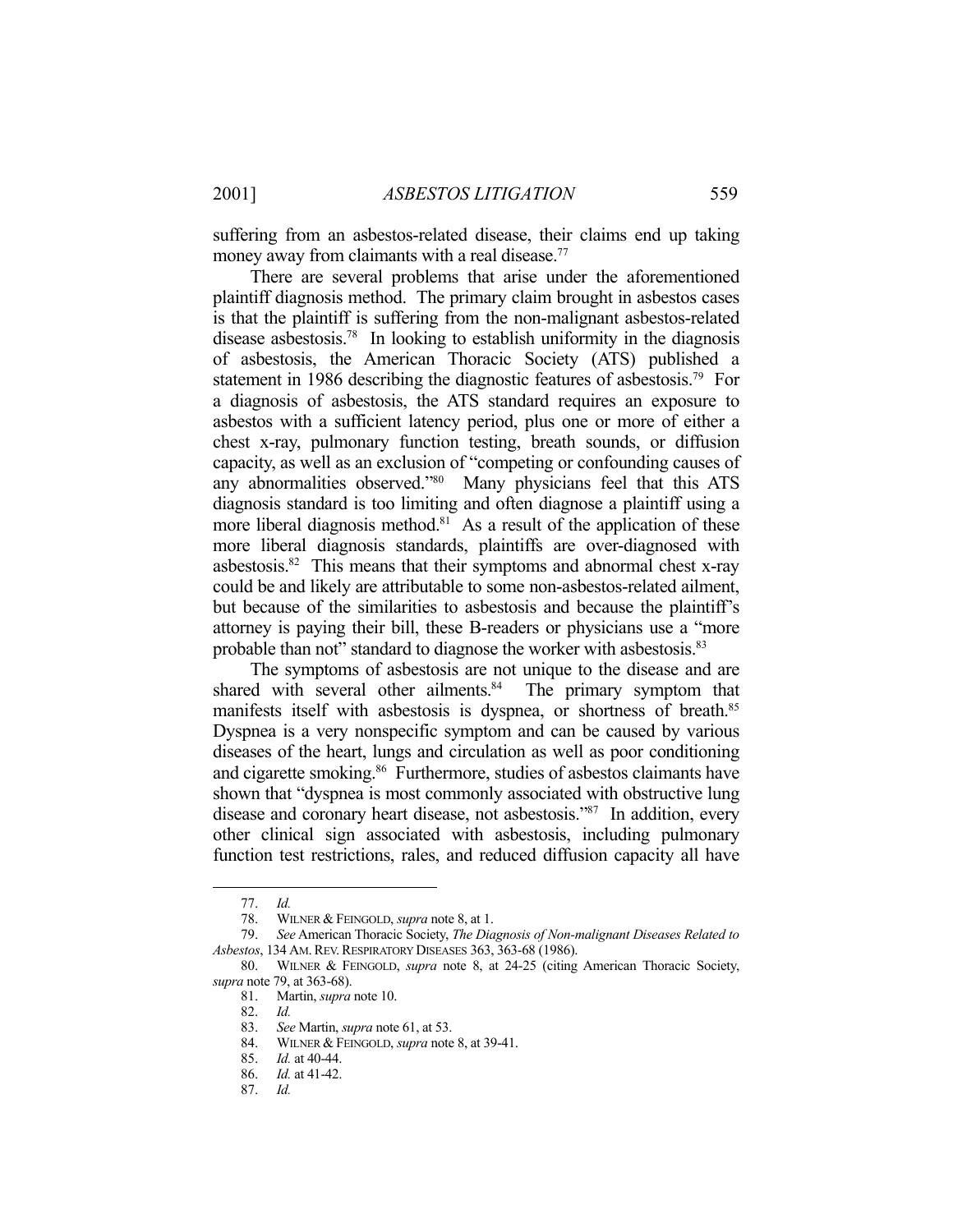alternate causes.<sup>88</sup> Even with the numerous symptomatic similarities between asbestosis and countless other conditions, the primary means for diagnosis is still the chest x-ray.89

 Asbestosis produces a thickening or scarring of the lung tissue between the alveoli of the lung.<sup>90</sup> When a significant amount of lung tissue is damaged by the fibrosis or scarring, it will be indicated on a chest x-ray by abnormal shadows that occur as a result of the x-ray beam coming in contact with the fibrosis as it passes through the lung.<sup>91</sup> The difficulty is that there are several other things that can cause shadowing on a chest x-ray besides asbestosis.92 Cigarette smoking, poor film quality, incomplete inspiration, and obesity are just some of the things that can produce shadows on an x-ray similar to those created by asbestosis. 93 Therefore, a physician looking to diagnose an individual with asbestosis can easily construe any of these causes for x-ray shadowing to be the result of asbestosis.<sup>94</sup> The alternative causes of shadowing on chest x-rays in connection with both the non-specific symptoms of asbestosis and the lack of adherence to a uniform standard of diagnosis by all physicians leads to significant problems in the diagnosis of asbestosis.<sup>95</sup> All of these factors contribute to the mass diagnosis of asbestosis that has occurred in this country and is the primary reason for the current "elephantine mass" of asbestos litigation currently flooding the courts.96

 As a result of these one-sided diagnoses and countless other existing and arguable diagnostic variables, a majority of the time and money spent in asbestos litigation goes towards arguing over the

 <sup>88.</sup> *Id.* at 38-41. Total lung capacity decreases can be attributed to heart disease, chest wall disease or musculoskeletal diseases, among others. Rales, or crackling in the lungs, can also be caused by pneumonia, congestive heart disease, or chronic obstructive pulmonary disease, among others. A reduced diffusion capacity can be attributed to heart diseases, emphysema, chronic bronchitis, anemia, or tobacco use, among others. *Id.*

 <sup>89.</sup> The ATS called the chest x-ray the "most valuable examination" in the diagnosis of asbestosis. *Id.* at 85 (quoting American Thoracic Society, *supra* note 79, at 363-68).

 <sup>90.</sup> *Id.*

 <sup>91.</sup> *Id.*

 <sup>92.</sup> *Id.* at 114.

 <sup>93.</sup> Cigarette smoking cannot only cause shadowing, but also a reduced diffusing capacity, rales or crackles, and lung cancer, all of which can be attributed to asbestos exposure. *Id.* at 300. Poor film quality can result from a technical error by the radiologist or movement of the subject during the taking of the x-ray among others. *Id.* at 115. Incomplete inspiration occurs as a result of the subject failing to take a full breath so that the lungs are expanded during the taking of the x-ray. Excess fat in the chest wall is not as radiolucent as lung tissue, so areas overlaid by fat appear to have shadowy markings. The same is true for large pectoral muscles. *Id.*

 <sup>94.</sup> *See* Martin, *supra* note 10.

 <sup>95.</sup> *See id.*

 <sup>96.</sup> *See* Amchem Prod., Inc. v. Windsor, 521 U.S. 591, 591 (1997).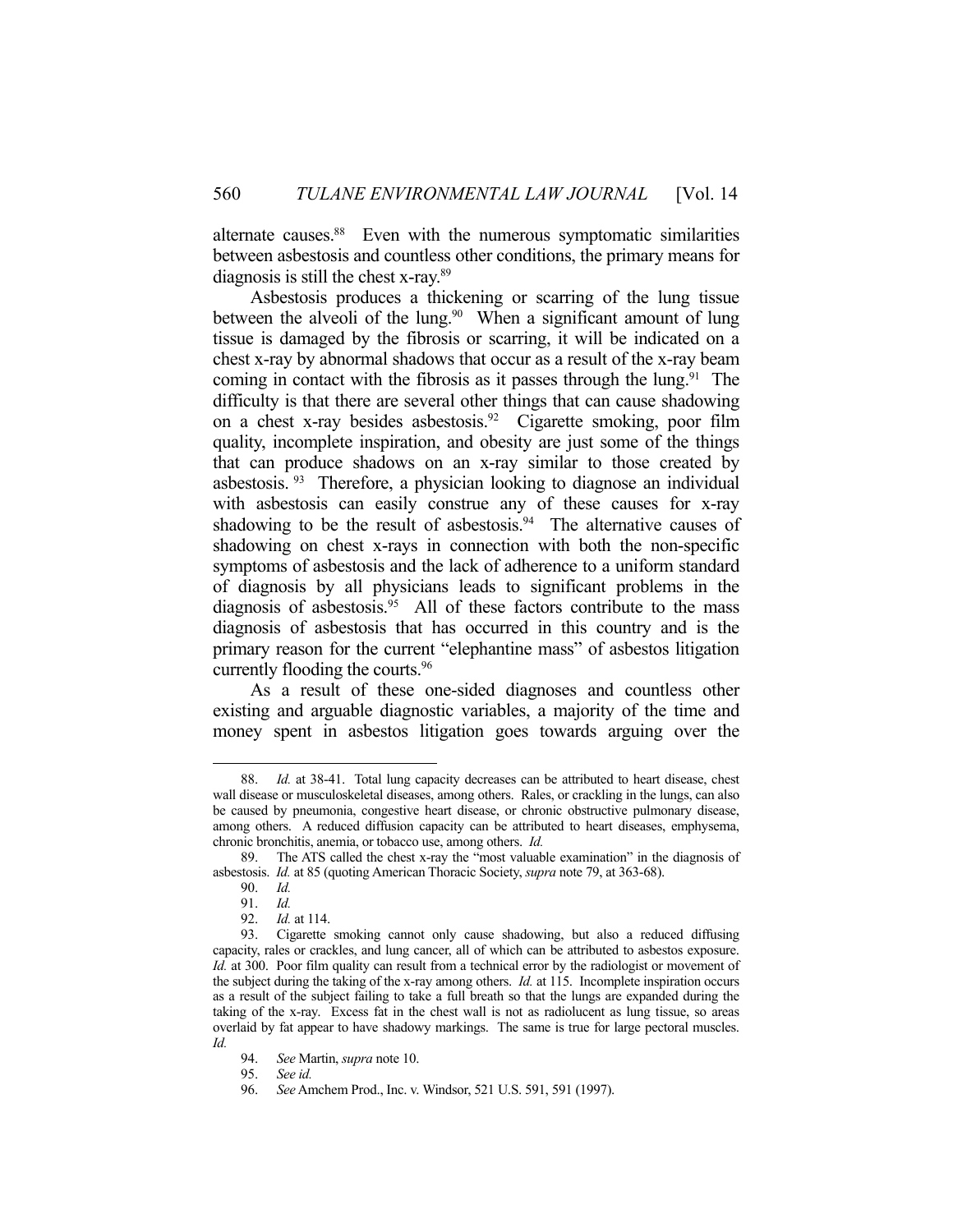existence of an asbestos-related disease. Therefore, this is the area where Congress should focus its legislative regulation, as opposed to trying to rework the entire system.

 Congress should establish a Medical Asbestos Commission (MAC), based on parts of the OAC and organized much like the Equal Employment Opportunity Commission (EEOC), that is designed to regulate the diagnosis of asbestos-related disease.<sup>97</sup> Using the \$250 million start-up appropriation and subsequent \$150 million yearly budget payment set aside for Congress's proposed Office of Asbestos Compensation, Congress should create a MAC consisting of physicians and administrators, devoted solely to the MAC, who would evaluate all asbestos claims on a medically diagnostic level to determine their legitimacy before they are filed.<sup>98</sup> The MAC would consist of an administrative wing and a medical department. The administration would be in charge of the processing and paper work surrounding each asbestos disease claim filed with the MAC. The medical department would consist of approximately 250 physicians, with about half being radiologists who are all National Institute for Occupation Safety and Health (NIOSH) certified B-readers, and the other half being physicians who have proven their knowledge of asbestos-related diseases. Each potential plaintiff who wants to file a claim would be required to submit a quality "1" chest x-ray along with detailed medical and exposure histories to the MAC for review.<sup>99</sup> In addition, similar to the ACA's proposal, all existing claims that have already been filed but are not within six months of trial would be required to submit a quality "1" x-ray to the MAC for a determination of the medical legitimacy of their claim.100

 Once the chest x-ray is submitted, it would be reviewed separately and individually by three of the MAC's NIOSH B-readers using some diagnostic methods proposed by Dr. Lawrence Martin to help insure uniform and unbiased x-ray interpretations.<sup>101</sup> The B-readers would grade the x-rays using the NIOSH standard interpretation form without knowledge of whose x-ray it is or the individual's exposure or medical

 <sup>97.</sup> Title VII of the Civil Rights Act of 1964 created the EEOC. *See* 42 U.S.C. § 2000e-2000e(17) (1994); JOEL WM. FRIEDMAN & GEORGE M. STRICKLER,JR., THE LAW OF EMPLOYMENT DISCRIMINATION 25 (David L. Shapiro et al. eds., 1983).

 <sup>98.</sup> *See* H.R. 1283, 106th Cong. § 403 (2000).

 <sup>99.</sup> Quality "1" classification refers to the film quality of the x-ray, with "1" being a good quality x-ray which does not add any technical difficulties to the process of film interpretation. Quality "1" x-rays are easily obtained at hospitals or other permanent facilities. WILNER & FEINGOLD, *supra* note 8, at 87-88.

 <sup>100.</sup> *See* H.R. 1283 § 501(b) (2000).

 <sup>101.</sup> *See* Martin, *supra* note 10.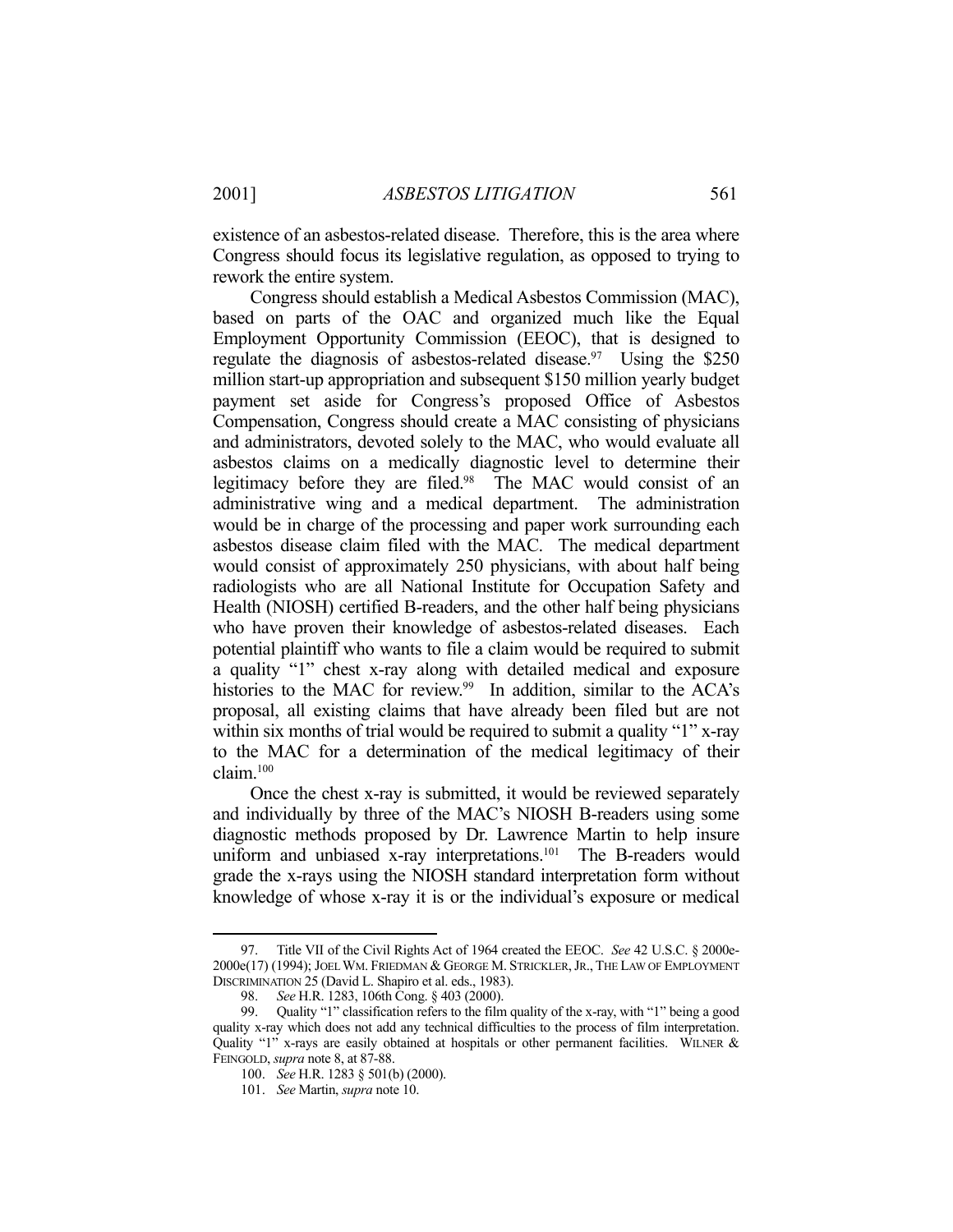history.<sup>102</sup> Furthermore, at least 20% of the x-rays submitted to the Breaders for review would be of individuals who have never been exposed to asbestos.103 These two steps, in addition to the fact that they would not be paid directly by either party would help ensure that the B-readers give a knowledgeable and unbiased interpretation.104 If two of the three Breaders came to the conclusion that the chest x-ray did not exhibit signs of an asbestos-related disease, that individual would be barred from filing a personal injury claim for monetary damages based on asbestos exposure. Should at least two of three B-readers conclude that the chest x-ray does display signs of an asbestos-related disease, however, that individual's medical and exposure history would then be reviewed.<sup>105</sup> If this raised any doubt as to the existence of an asbestos-related disease in the individual, he or she would be required to submit to a physical exam by MAC physicians and, if necessary, a pulmonary function test or CT scan.<sup>106</sup> Should a reasonably certain diagnosis of an asbestos-related disease based upon the ATS standard occur upon completion of the MAC's review, the claimant could proceed in filing a claim for monetary damages stemming from his asbestos-related disease. With regard to deceased claimants, their medical records, past x-rays and autopsy report, if available, could be used to determine the eligibility of their claims.

 In the event that two of three B-readers believed that no asbestosrelated disease exists, that claimant would be unable to file a suit for monetary damages. The individual could file a medical monitoring claim in court, and with sufficient evidence of adequate asbestos exposure, recover the costs of future medical testing under that claim.<sup>107</sup> Furthermore, any claimant who is denied the right to file a claim for monetary damages because of no sign of an asbestos-related disease would be entitled to resubmit a new quality "1" x-ray one year after the date of the prior rejection of his medical eligibility, even if that claimant had recovered under a medical monitoring claim. Resubmissions to the MAC would be treated like first time submissions, in that they would be

 <sup>102.</sup> *See id.* The NIOSH standard interpretation form is available at http://www.cdc.gov/ niosh.omb-0920.html (last visited May 11, 2001).

 <sup>103.</sup> *Id.* 

 <sup>104.</sup> *See id.*

 <sup>105.</sup> *See id.*

 <sup>106.</sup> *See id.*

 <sup>107.</sup> Medical monitoring recovery strictly provides for the cost of periodic future medical testing to detect latent diseases such as those diseases attributed to asbestos exposure. *See* Theresa A. DiPaola & Gary W. Roberts, *Back to the Future: Recognition of "Medical Monitoring" Claims in Florida*, 74 FLA. B.J. 28, 28 (Dec. 2000).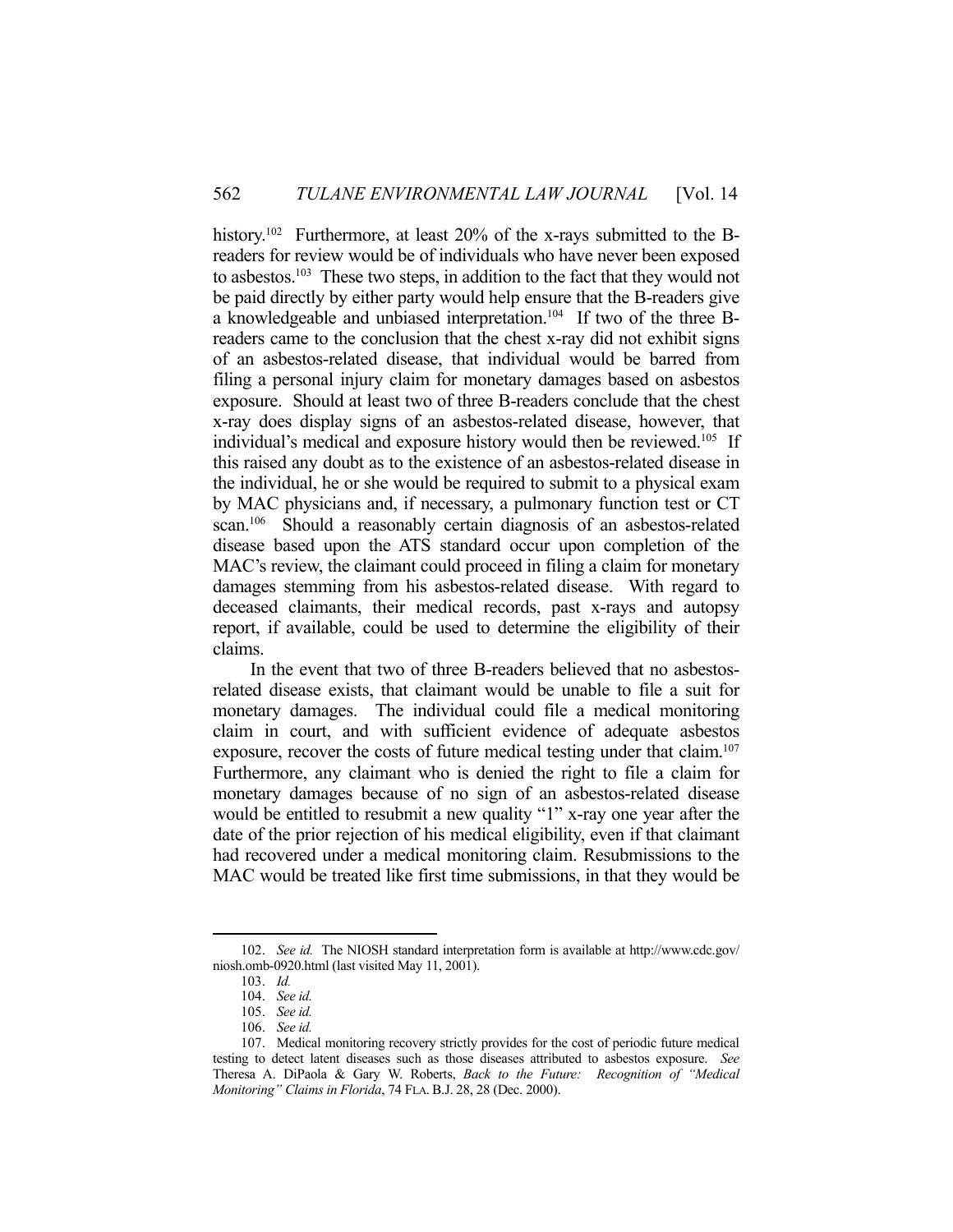evaluated by the B-readers without any knowledge of the individual's prior medical, exposure, or MAC submission history.

 Primarily, the government would fund all operations of the MAC. However, should a medically eligible claimant recover monetary damages in court, a portion of the plaintiff's attorney's fees would go to the MAC. Plaintiffs' attorneys would not be allowed to increase their contingency fee to compensate for payment to the MAC.

 The creation of the MAC to evaluate the legitimacy of asbestos claims would help to solve a number of problems caused by asbestos litigation. It would save millions of dollars by eliminating the expert versus expert battle over the claimant's diagnosis because the diagnosis would come from one unbiased source, using a universally accepted standard for diagnosis of asbestos-related disease.<sup>108</sup> In addition, by requiring submission of all possible claims to the MAC, diagnosis would be taken out of the hands of the plaintiff's hired B-reader whose potentially biased diagnosis allows the plaintiff to get into court more easily.109 Furthermore, no claimant would be denied the right of access to the courts if the MAC denied them medical eligibility to file a claim. These claimants would be entitled to file a medical monitoring claim to recover the costs of future medical testing, in addition to being able to resubmit to the MAC once a year. This system would help put an end to mass screenings that are inevitably followed by the mass claim filings that have lead to the current backlog in the court system. By requiring that a claimant be granted medical eligibility before filing a claim for monetary damage, the number of illegitimate claims in the court system would be drastically reduced. This would help ease the burden on the currently overburdened court system. Further, by taking out the expert versus expert battle, the length of the litigation process would be greatly reduced. Moreover, defendant asbestos companies would no longer have claims of fraud against plaintiff law firms.<sup>110</sup> Finally, by reducing the number of claims as well as litigation costs, more money would be

 <sup>108.</sup> American Thoracic Society, *supra* note 79, at 363-68.

 <sup>109.</sup> *See* Martin, *supra* note 10; *see also* Joseph Sanders, *Scientifically Complex Cases, Trial by Jury, and the Erosion of Adversarial Processes*, 48 DEPAUL L. REV. 355, 362 (1998) (explaining that jurors often misunderstood the development of asbestosis, in that they believed that it was progressive and fatal in all cases).

 <sup>110.</sup> *See* Raymark Indus. v. Stemple, 1990 U.S. Dist. LEXIS 6170, 6170 (D. Kan. 1990) (alleging that attorneys contrived and fraudulently processed over 6000 false claims of injury due to asbestos exposure); *see also Asbestos Attorneys' Alleged Litigation Tactics Form Basis for Extortion Claims*, 16 CIV. RICO. REP., Feb. 1, 2001 (stating that G-I Holdings, Inc. sued several prominent asbestos plaintiff attorneys and their firms for orchestrating a scheme to flood the judicial system with hundreds of thousands of asbestos cases without consideration for their legitimacy).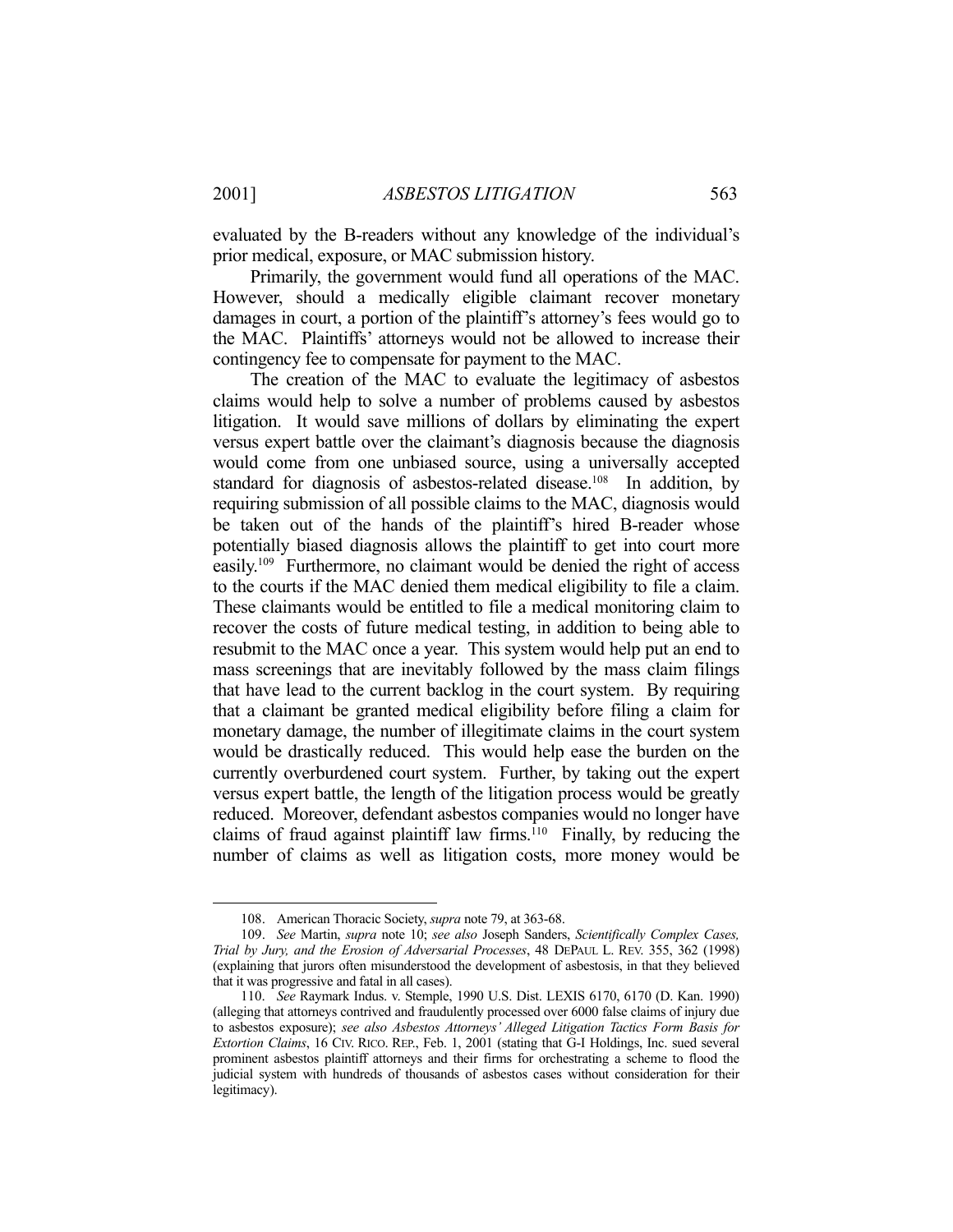available for those plaintiffs who truly have been damaged by asbestos exposure.<sup>111</sup>

 Congressional creation of a commission like the MAC is not the only thing that must occur. Since a higher burden would be placed on plaintiffs by requiring them to go through the MAC for determination of their medical eligibility, they should be entitled to some type of relief once they arrive in court. This relief should come in the form of the installation of alternative liability in asbestos cases in both state and federal claims.

## *B. Shifting the Burden*

 Currently, the generally-accepted burden of proof for plaintiffs in asbestos cases is evidence that exposure to a defendant's products was a "substantial factor" in contributing to the cause of plaintiffs' asbestosrelated damages.112 This burden should be shifted to defendants under the theory of alternative liability, requiring them to show that they did not cause or contribute to plaintiffs' injuries.

 Originally, the theory of alternative liability was raised in *Summers v. Tice*. 113 In that case, the plaintiff filed suit against two defendants for an injury to his eye resulting from a shotgun blast.<sup>114</sup> The plaintiff was injured after both defendants simultaneously fired identical shells from like shotguns.<sup>115</sup> The plaintiff was unable to distinguish which defendant's gun fired the shell that injured him.116 Thus, the court reasoned that because both defendants were negligent, the burden should be placed on each of them to absolve himself of liability if possible.<sup>117</sup> The theory of alternative liability, as it is understood by the courts, requires that "the burden shift[] to the defendants to prove themselves not liable when it appears that multiple defendants are culpable but it is difficult to determine which particular guilty party caused injury to a specific plaintiff."118 Currently, courts are reluctant to apply this theory of liability to asbestos cases. Courts often state that the theory does not

 <sup>111.</sup> Only an estimated 39¢ of every dollar awarded goes to the injured plaintiff in the suit. The remaining  $61¢$  of each dollar goes to attorney fees and other transaction costs. Ortiz v. Fibreboard Corp., 527 U.S. 815, 867 (1999) (citing The Judicial Conference Ad Hoc Committee on Asbestos Litigation 13 (Mar. 1991)).

 <sup>112.</sup> *See* Kennedy v. S. Cal. Edison Co., 219 F.3d 988, 996 (9th Cir. 2000); Sounder v. Owens-Corning Fiberglass Corp., 939 F.2d 647, 650-51 (8th Cir. 1991).

 <sup>113. 199</sup> P.2d 1, 1 (Cal. 1948).

 <sup>114.</sup> *Id.* at 1-2.

 <sup>115.</sup> *Id.* at 1-3.

 <sup>116.</sup> *Id.*

 <sup>117.</sup> *Id.* at 13-14.

 <sup>118.</sup> Sounder v. Owens-Corning Fiberglass Corp., 939 F.2d 647, 650 (8th Cir. 1991).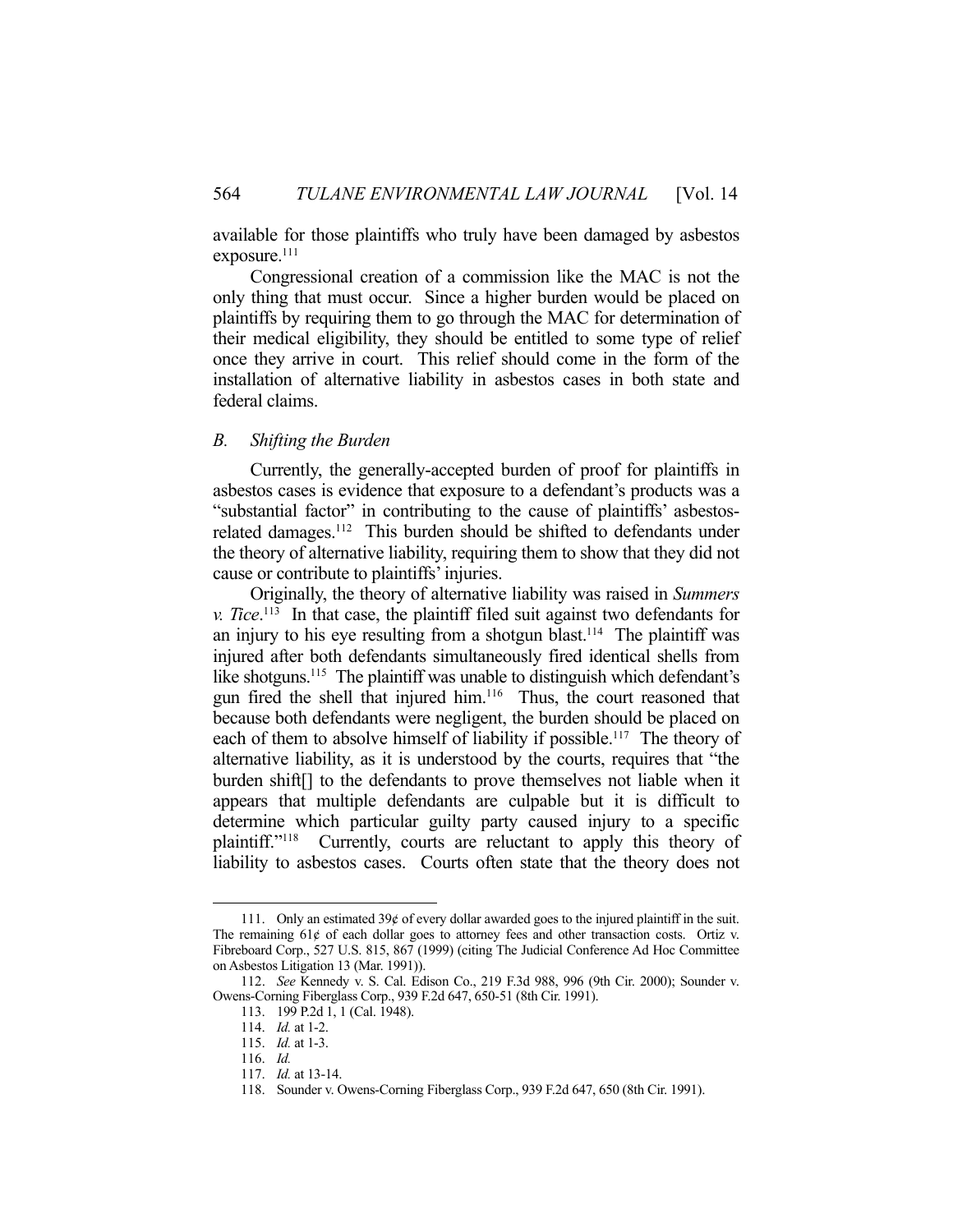apply because under the theory, all possible defendants must be before the court.<sup>119</sup> This problem can easily be resolved.

 Shifting the burden from an injured plaintiff to defendants in an asbestos case would occur after the plaintiff established a prima facie case. This would be done by presenting the plaintiff's diagnosis from the MAC establishing the reasonably certain existence of an asbestos-related disease. Furthermore, the plaintiff would be required to show evidence of all defendants who were responsible for any asbestos in his workplace during the span of his employment. Following these showings, the burden would then shift to the defendants to exonerate themselves from liability completely or produce evidence that they are liable for some fraction of the damages. Until absolving itself from some or all of the liability, a defendant would be jointly and severally liable for the plaintiff's damages.120 It would be possible for more defendants to arise through discovery, or be implicated by existing defendants. This would release the plaintiff from the difficult burden of demonstrating each defendant's contribution to his damages.<sup>121</sup> Furthermore, it is ordinarily the defendants who are in a better position to provide evidence of who in fact was responsible for the plaintiff's injuries.<sup>122</sup> The defendants are in possession of all the business records and other documentation, as well as the knowledge as to what was used, by whom, and its likely effects. Because defendants would no longer be able to dispute the diagnosis of the plaintiff, they could focus all of their legal resources on relieving themselves of liability.

### V. CONCLUSION

1

 Despite the Supreme Court's request, Congress's proposed legislation is not a realistic answer to the problems created by asbestos litigation.123 The politics surrounding asbestos litigation are far too divided for this grand legislative resolution to be accepted by all. Therefore, Congress should act to create a commission to regulate the diagnosis of asbestos-related diseases. It is this area where a significant portion of the time and money devoted to asbestos litigation is spent. Requiring approval by the MAC before being allowed to file suit places a

 <sup>119.</sup> Kennedy v. S. Cal. Edison Co., 219 F.3d 988, 994 (9th Cir. 2000); Rutherford v. Owens-Illinois, Inc., 941 P.2d 1203, 1216 (Cal. 1997).

 <sup>120.</sup> *See* BLACK'S LAW DICTIONARY 926 (7th ed. 1999) (stating that under joint and several liability, "each liable party is individually responsible for the entire obligation, but a paying party may have a right of contribution and indemnity from nonpaying parties").

 <sup>121.</sup> *See* Menne v. Celotex Corp., 861 F.2d 1453, 1466 n.19 (10th Cir. 1988).

 <sup>122.</sup> *See* Summers v. Tice, 199 P.2d 1, 10 (Cal. 1948).

 <sup>123.</sup> *See* H.R. 1283, 106th Cong. (2000); *see also* Ortiz v. Fibreboard Corp., 527 U.S. 815,

<sup>815 (1999);</sup> Amchem Prod., Inc. v. Windsor, 521 U.S. 591, 591 (1997).